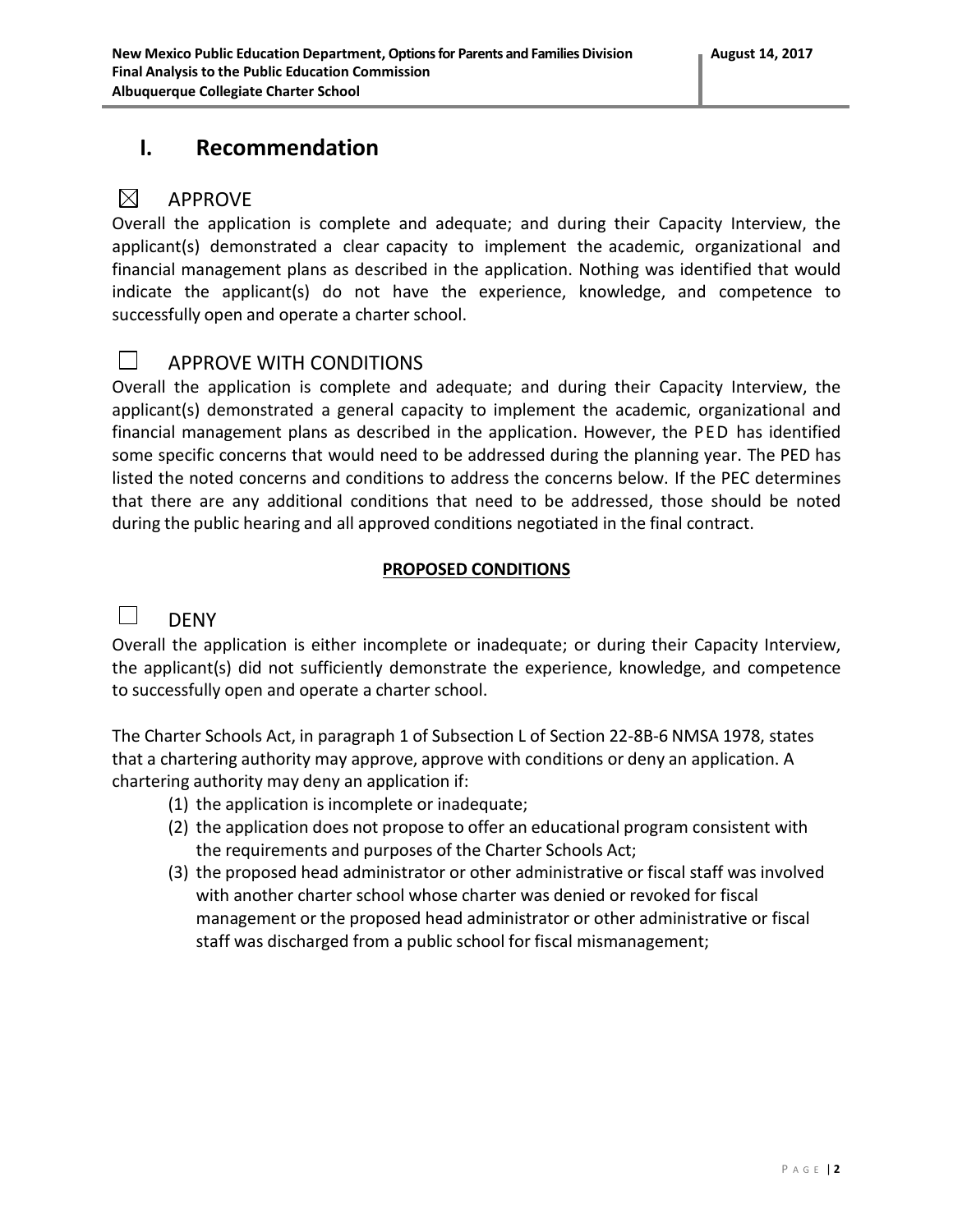- (4) for a proposed state-chartered charter school, it does not request to have the governing body of the charter school designated as a board of finance or the governing body does not qualify as a board of finance; or
- (5) the application is otherwise contrary to the best interests of the charter school's projected students, the local community or the school district in whose geographic boundaries the charter school applies to operate.

### **NEW MEXICO PUBLIC EDUCATION DEPARTMENT OPTIONS FOR PARENTS AND FAMILIES DIVISION**

Lalan  $By:$ 

Katie Poulos, Director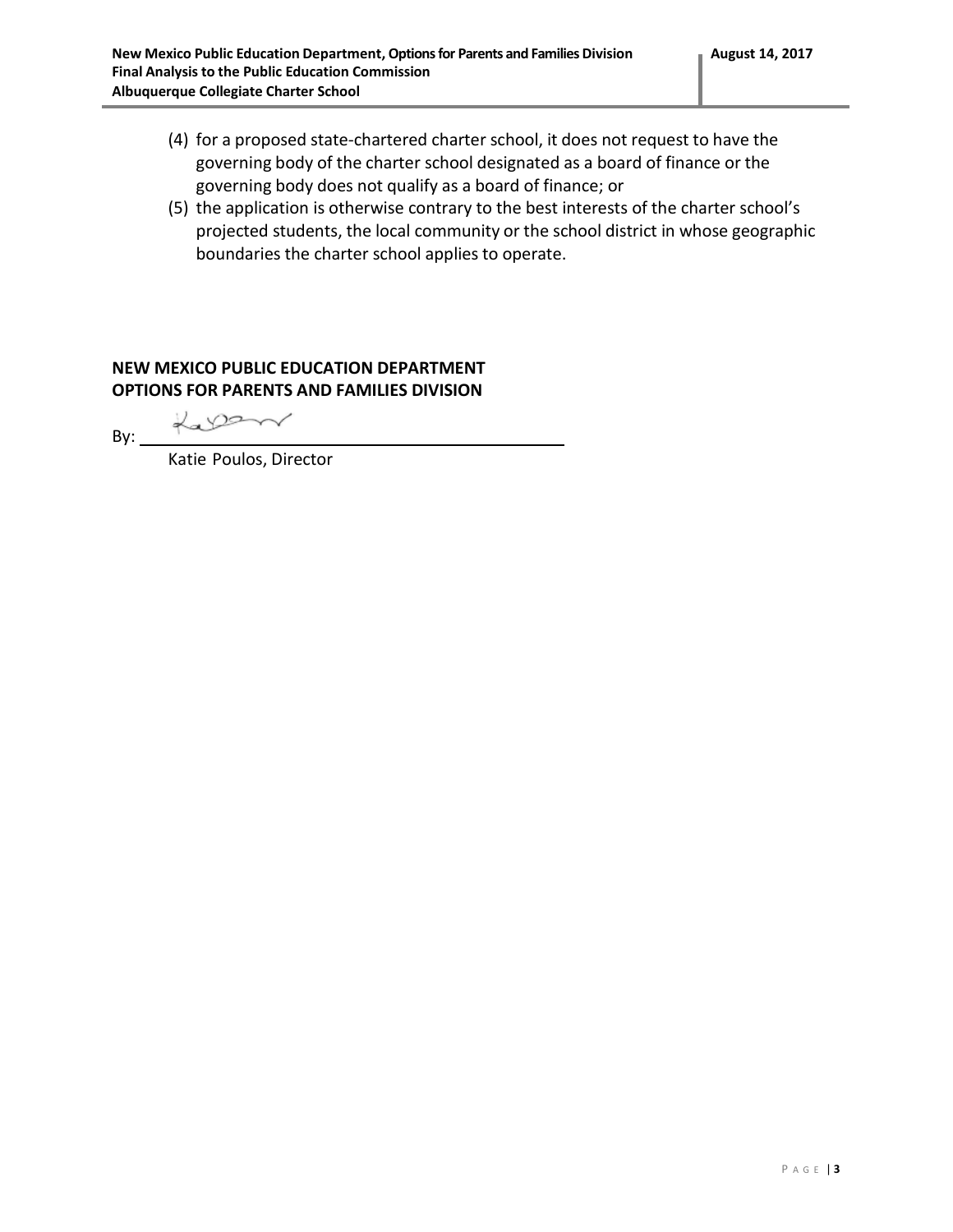## **I. Overall Score Sheet**

| <b>Section</b>                                                      | <b>Points Received</b> | <b>Applicant School's Possible</b><br><b>Points</b> |
|---------------------------------------------------------------------|------------------------|-----------------------------------------------------|
| <b>Application Overall Score</b>                                    | 275                    | 287                                                 |
| • Education Plan/Academic<br>Framework                              | 82                     | 84                                                  |
| • Organizational Plan and<br>Governance/Organizational<br>Framework | 135*                   | $131*$                                              |
| • Business Plan/ Financial<br>Framework                             | 34                     | 44                                                  |
| • Evidence of Support                                               | 24                     | 24                                                  |
| <b>Capacity Interview</b><br><b>Overall Score</b>                   | 92                     | 92                                                  |
| <b>Overall Score - Application</b><br>and Capacity Interview        | 367                    | 379                                                 |

\*Points earned for the "Organizational Plan" is higher than total points possible because the Food Services points were awarded as "Preference points." Preference points are awarded because the applicant school plans to participate in the NSLP.

## **II. Explanation Regarding Use of the Score Sheet**

In the Recommendation and Final Analysis, the PED has considered the overall score in the written application, responses provided during the Capacity Interview, feedback expressed at the Community Input Hearing on July 20, 2017, as well as information obtained from the letters of support or opposition received after the Community Input Hearing.

Also note two additional considerations:

- First, the PED does not score the community input hearing, but may reference these in the Recommendation and Final Analysis if pertinent information was offered that contradicts or affirms what was found in the application.
- Second, if the applicant school did not answer any prompt (question) because that prompt did not apply to the applicant school (e.g., the applicant school will be an elementary school and so did not provide responses to graduation-related prompts), then the PED adjusted the total possible points in the application section where the non-applicable item(s) is found as well as in the final score. For this reason, you may see varying possible total points from application to application.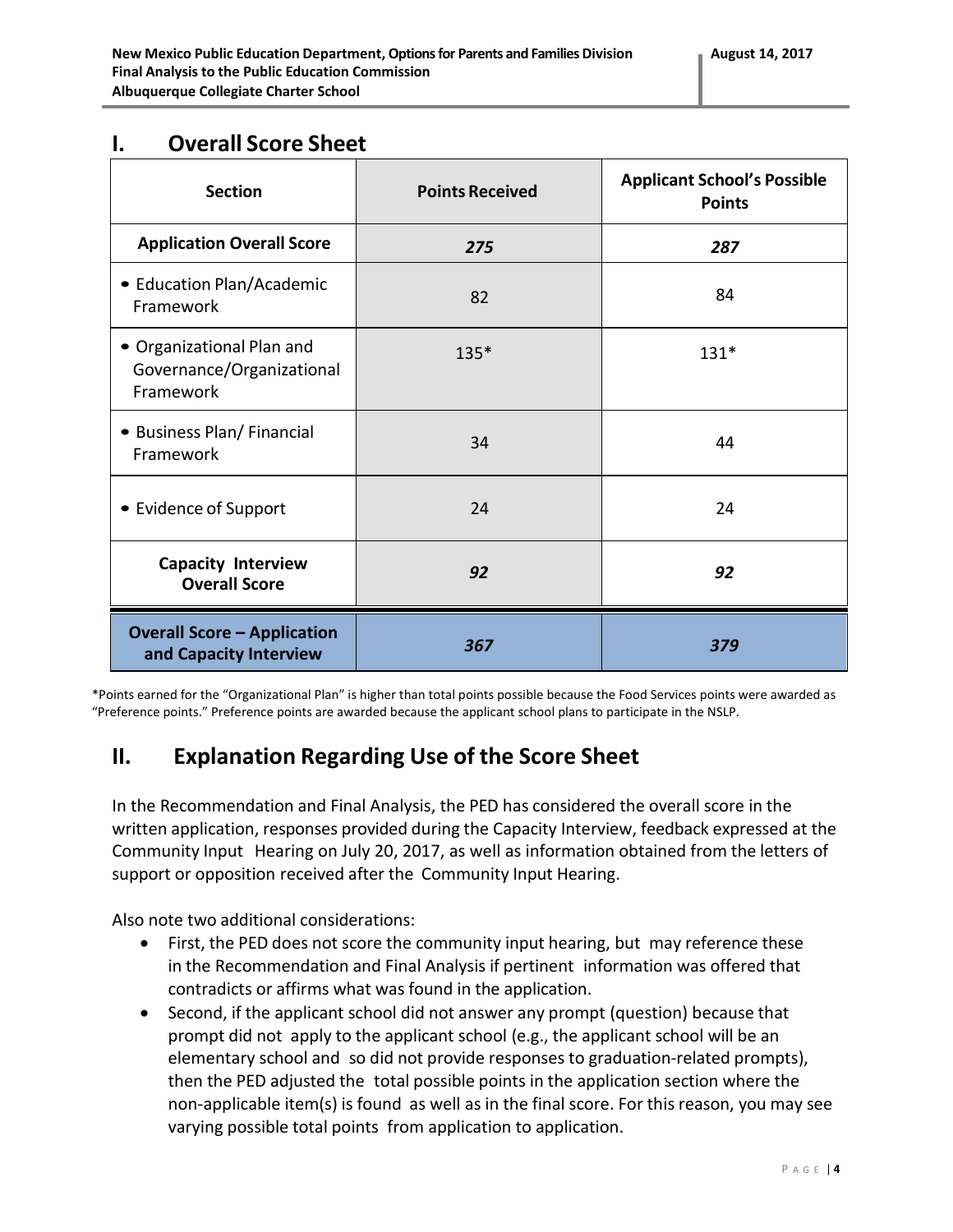# **III. Final Analysis**

| <b>Application Section</b>                                                                                                                                                                                                                                                                    | <b>Points Received</b> | <b>Applicant School's Possible</b><br><b>Points</b> |  |  |
|-----------------------------------------------------------------------------------------------------------------------------------------------------------------------------------------------------------------------------------------------------------------------------------------------|------------------------|-----------------------------------------------------|--|--|
| <b>EDUCATION PLAN/ACADEMIC</b><br><b>FRAMEWORK</b>                                                                                                                                                                                                                                            | 82                     | 84                                                  |  |  |
| <b>Evidence/Statements Supporting Score in this Section:</b>                                                                                                                                                                                                                                  |                        |                                                     |  |  |
| The application review team found this section to be complete and adequate. The applicant scored "Meets the<br>Criteria" in all but one area. One (1) area was scored "Approaches the Criteria" for the following reason.                                                                     |                        |                                                     |  |  |
| According to evaluators, with respect to the application:                                                                                                                                                                                                                                     |                        |                                                     |  |  |
| The narrative did not sufficiently describe how the school will "identify and provide instructional supports" to<br>gifted students and how the school "will address the spectrum of needs that students with IEPs may present."                                                              |                        |                                                     |  |  |
| Overall, this section of the application is adequate as nearly 100% of the responses were rated "Meets the<br>Criteria," no more than 3 areas were rated "Approaches the Criteria," and no area was rated "Falls Far Below the<br>Criteria." The application earned 97.6% of possible points. |                        |                                                     |  |  |
| During the Capacity Interview, the evaluators asked Question 18 regarding how the school would support<br>students more severe disabilities.                                                                                                                                                  |                        |                                                     |  |  |
| According to the evaluators: "Ultimately, they believe that a general education in the classroom is ideal, however<br>the 2-teacher model allows for flexibility in the instructional schedule to suit the needs of the students and their<br>families."                                      |                        |                                                     |  |  |
| The review team determined that the response provided by the school adequately addressed the concern. The<br>school received the full points (4) for this question.                                                                                                                           |                        |                                                     |  |  |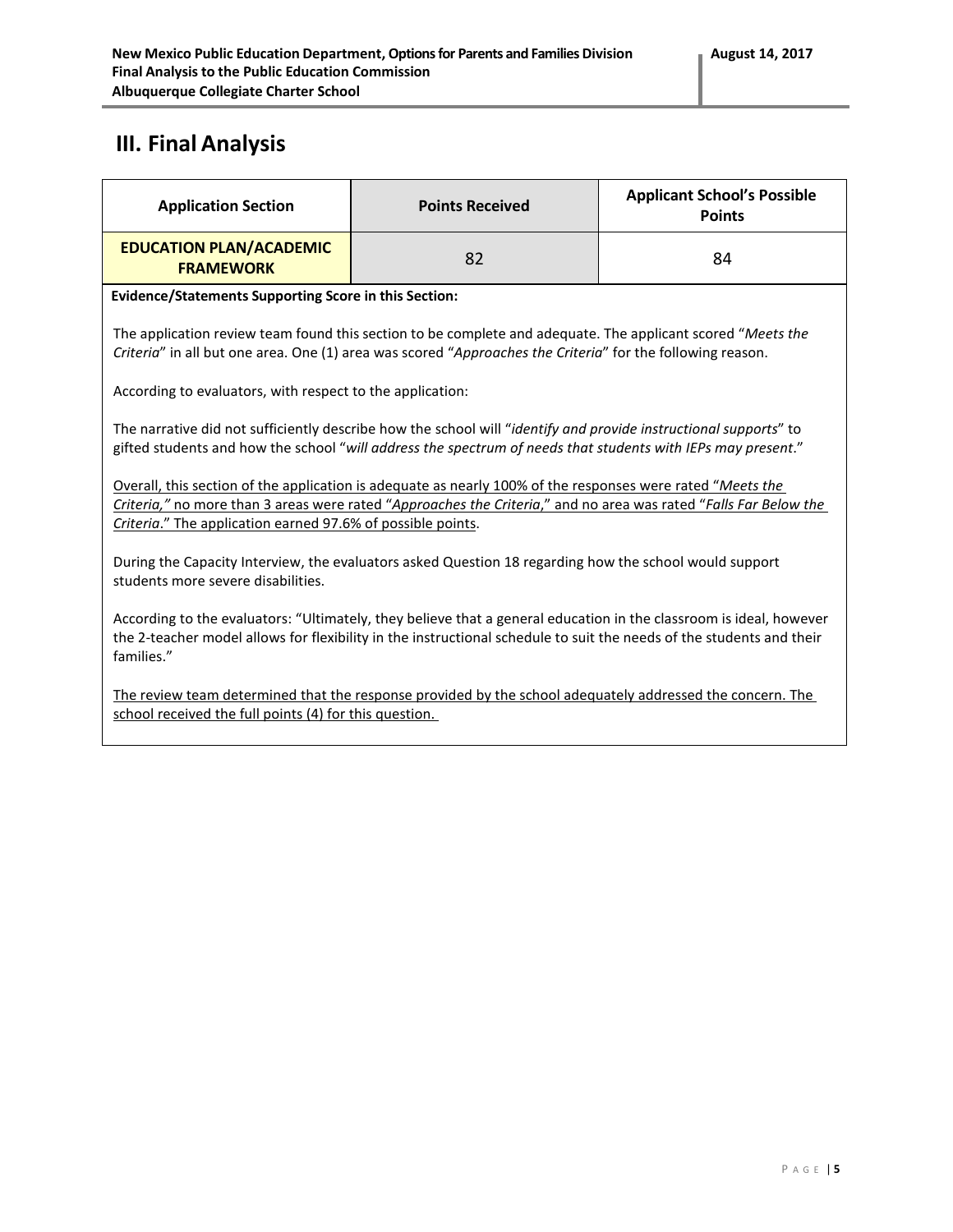| <b>Application Section</b>                                                                                                                                                                                                                                                                                                                                                                                                                                                                           | <b>Points Received</b> | <b>Applicant School's Possible</b><br><b>Points</b> |  |
|------------------------------------------------------------------------------------------------------------------------------------------------------------------------------------------------------------------------------------------------------------------------------------------------------------------------------------------------------------------------------------------------------------------------------------------------------------------------------------------------------|------------------------|-----------------------------------------------------|--|
| <b>ORGANIZATIONAL PLAN AND</b><br><b>GOVERNANCE</b> /<br><b>ORGANIZATIONAL</b><br><b>FRAMEWORK</b>                                                                                                                                                                                                                                                                                                                                                                                                   | 135                    | 131                                                 |  |
| Evidence/Statements Supporting Score in this Section:<br>The application review team found this section to be complete and adequate. The applicant scored "Meets<br>the Criteria" in all areas and earned "Preference points" for planning to participate in the National School<br>Lunch Program (NSLP).<br>Overall, this section of the application is adequate as 100% of the responses were rated "Meets the Criteria" with<br>additional points awarded for planning participation in the NSLP. |                        |                                                     |  |
|                                                                                                                                                                                                                                                                                                                                                                                                                                                                                                      |                        |                                                     |  |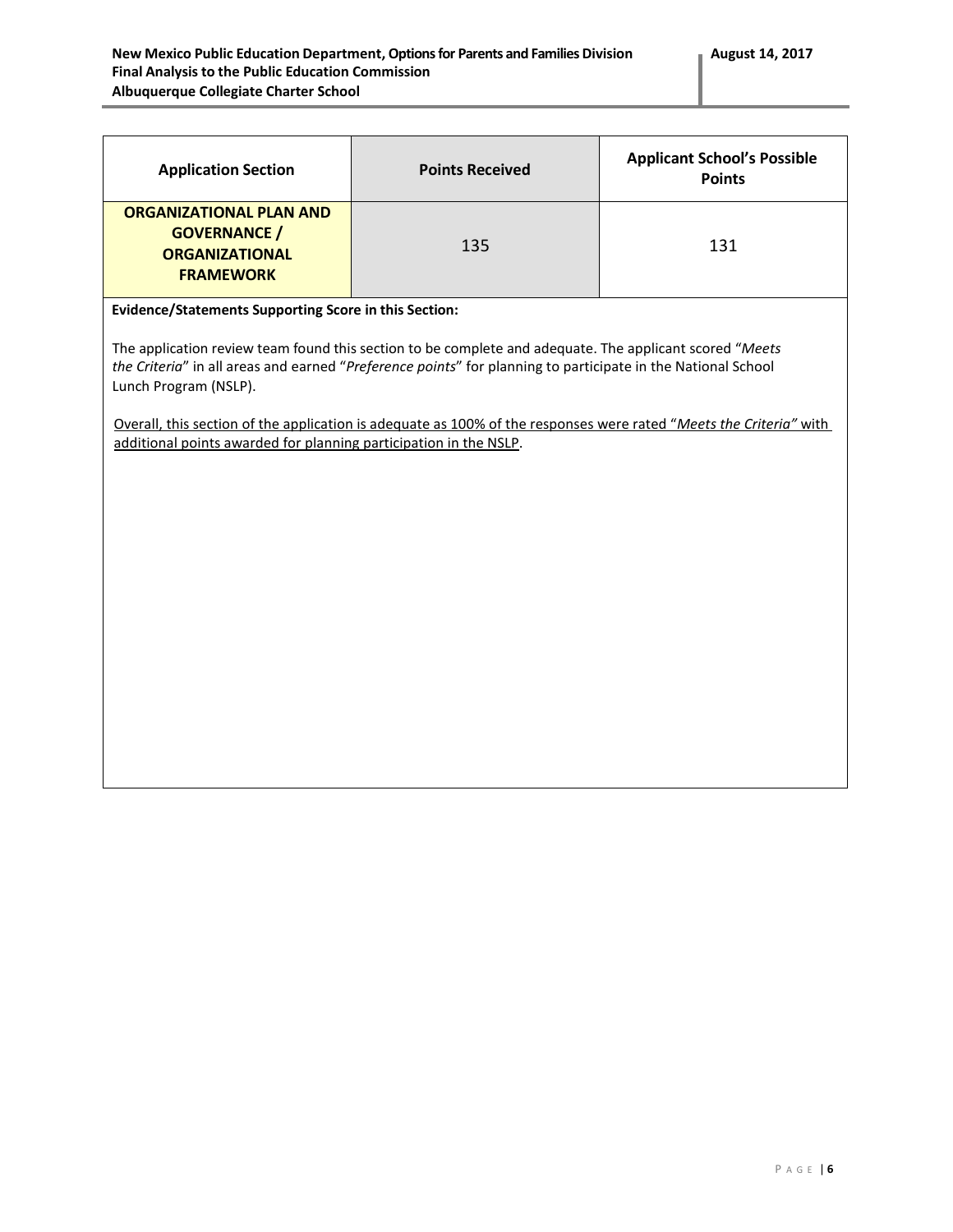| <b>Application Section</b>                                                                                                                                                                                                                                                                                                                                                                                                                                                                                                                                                                                                               | <b>Points Received</b> | <b>Applicant School's Possible</b><br><b>Points</b> |  |  |
|------------------------------------------------------------------------------------------------------------------------------------------------------------------------------------------------------------------------------------------------------------------------------------------------------------------------------------------------------------------------------------------------------------------------------------------------------------------------------------------------------------------------------------------------------------------------------------------------------------------------------------------|------------------------|-----------------------------------------------------|--|--|
| <b>BUSINESS PLAN/ FINANCIAL</b><br><b>FRAMEWORK</b>                                                                                                                                                                                                                                                                                                                                                                                                                                                                                                                                                                                      | 34                     | 44                                                  |  |  |
| <b>Evidence/Statements Supporting Score in this Section:</b>                                                                                                                                                                                                                                                                                                                                                                                                                                                                                                                                                                             |                        |                                                     |  |  |
| The application review team found this section to be complete and adequate. The applicant scored "Meets the<br>Criteria" in all but three areas of the section which were scored "Approaches the Criteria" for the following<br>reason.                                                                                                                                                                                                                                                                                                                                                                                                  |                        |                                                     |  |  |
| According to evaluators:                                                                                                                                                                                                                                                                                                                                                                                                                                                                                                                                                                                                                 |                        |                                                     |  |  |
| B.(2) "Most areas of the budget align with the school's mission and the educational program for the next five<br>years with the exception of the staffing model for instructional staff. The budget does not include a sufficient<br>number of teachers to implement the two-teacher model in the primary grades."                                                                                                                                                                                                                                                                                                                       |                        |                                                     |  |  |
| B.(3) "As stated in the budget plan section B(2) of the application, the number of teachers included in the<br>budget and assumptions does not seem sufficient to implement the two-teacher model for students in<br>grades K-2."                                                                                                                                                                                                                                                                                                                                                                                                        |                        |                                                     |  |  |
| $B.(4)$ The applicant does not sufficiently-<br>"Address how special education students will receive services before special education funding is provided<br>$\bullet$<br>based on accurate 40 day counts;<br>Address how gaps between budgeted students and actual enrollment will be addressed."<br>$\bullet$                                                                                                                                                                                                                                                                                                                         |                        |                                                     |  |  |
| Overall, this section of the application is adequate as nearly 62.5% (5/8) of the responses were rated "Meets the<br>Criteria," no more than 3 areas were rated "Approaches the Criteria," and no area was rated "Falls Far Below the<br>Criteria." The application earned 77.2% of possible points.                                                                                                                                                                                                                                                                                                                                     |                        |                                                     |  |  |
| During the Capacity Interview, the evaluators asked a series of several finance-related questions aimed at<br>addressing the areas that were scored as "Approaches the Criteria" on the application. Questions 12-14 and 21-<br>23 were specifically asked so that the school could provide clarity on these concerns.                                                                                                                                                                                                                                                                                                                   |                        |                                                     |  |  |
| According to the evaluators:                                                                                                                                                                                                                                                                                                                                                                                                                                                                                                                                                                                                             |                        |                                                     |  |  |
| "The founding team understands that only reaching 50 percent of its enrollment target would have a<br>"tremendous" impact on its business plans. However, they identified areas where adjustments may be made that<br>would still align with its mission, to include: reducing material purchases, changing to a 1.5 teacher model,<br>restructuring the salaries and having the administration take on additional roles to support the classrooms. They<br>believe that by working closely with EdTec to readjust the budget to serve a lesser amount of students under a<br>1.5 teacher model will be a part of the board's strategy." |                        |                                                     |  |  |
| Thus, the review team determined that the responses provided by the school adequately addressed the concerns<br>in the written application. The school received the full points (4) for each of the questions.                                                                                                                                                                                                                                                                                                                                                                                                                           |                        |                                                     |  |  |